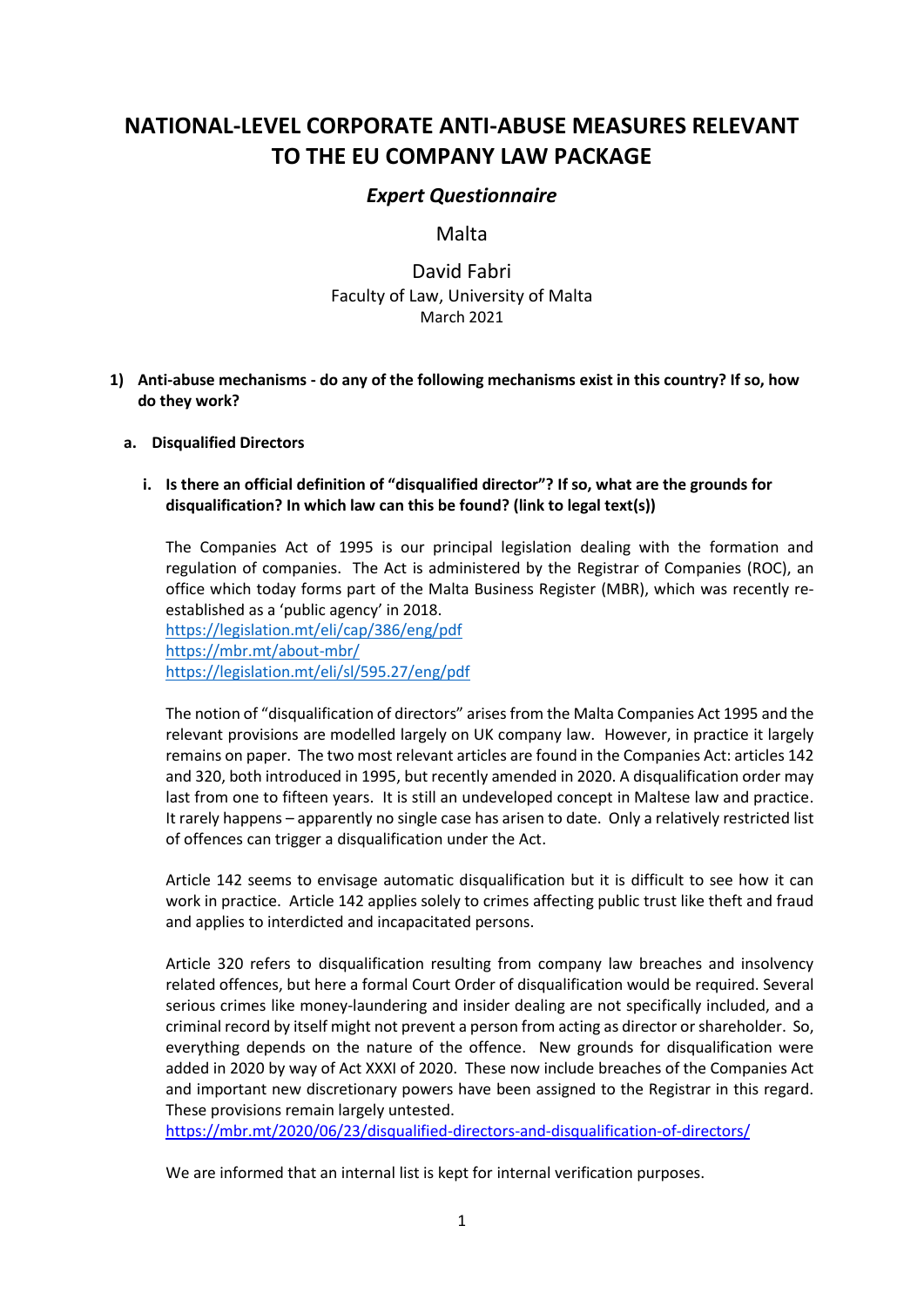## **ii. Is there an official list of (current) disqualified directors? If so, where can this be found? (name of organization maintaining it and link)**

Article 320 of the Companies requires the Registrar of Companies to keep a register of disqualified directors "which shall be open for public inspection." It seems that no register is currently available as no disqualified director has been listed to date, but this may change soon.

## **iii. If there is an official list, who has access to this list (general public or restricted)?**

The Register is legally available to the public, but a list is not yet set up.

#### **b. Beneficial Owners**

#### **i. Where is the database of beneficial owners and which organisation maintains it (link)**

The Registry of Companies is obliged to keep and maintain the Database of beneficial owners in terms of the recent AML Directive on the subject. The relevant legal provision is the Companies Act (Register of Beneficial Owners) Regulations.

(Legal Notice (LN) 374 of 2017, as amended by Ln 184 of 2018, 158 of 2019 and 247 of 2020) These regulations transposed the relevant provisions of Directive (EU) 2015/849

Regulation 4 obliges the Registrar to maintain a Register of beneficial owners "which may be in electronic format only". The regulations require companies to provide updated information on their beneficial owners. Fines are imposed for failure to do so in a timely fashion. [https://mbr.mt/wp-content/uploads/2020/10/Guidance-document-on-the-Register-of-](https://mbr.mt/wp-content/uploads/2020/10/Guidance-document-on-the-Register-of-Beneficial-Owners-of-Commercial-Partnerships.pdf)[Beneficial-Owners-of-Commercial-Partnerships.pdf](https://mbr.mt/wp-content/uploads/2020/10/Guidance-document-on-the-Register-of-Beneficial-Owners-of-Commercial-Partnerships.pdf)

According the Registry website, the following particulars would be required for each beneficial owner:

- 1. Company name
- 2. Company number
- 3. Name and surname
- 4. Date of birth
- 5. Nationality
- 6. Country of residence
- 7. Identification document number
- 8. Nature and extent of interest held
- 9. Nature and extent of control exercised 10. Date of entry as beneficial owner
- 11. Date of cessation as beneficial owner

The Register of Beneficial Owners can be accessed directly from the MBR's portal <https://registry.mbr/ROC/> It was set up in 2018.

## **ii. Are there any checks on the authenticity of beneficial owners, or does the organisation depend on a "statutory declaration" or "affidavit" from the company directors?**

It seems that no such verification of authenticity is carried out. The Registrar accepts the documentation in reliance upon the declarations and under the responsibility of the directors or the relevant Corporate Services Provider. Nevertheless, regulation 12 does give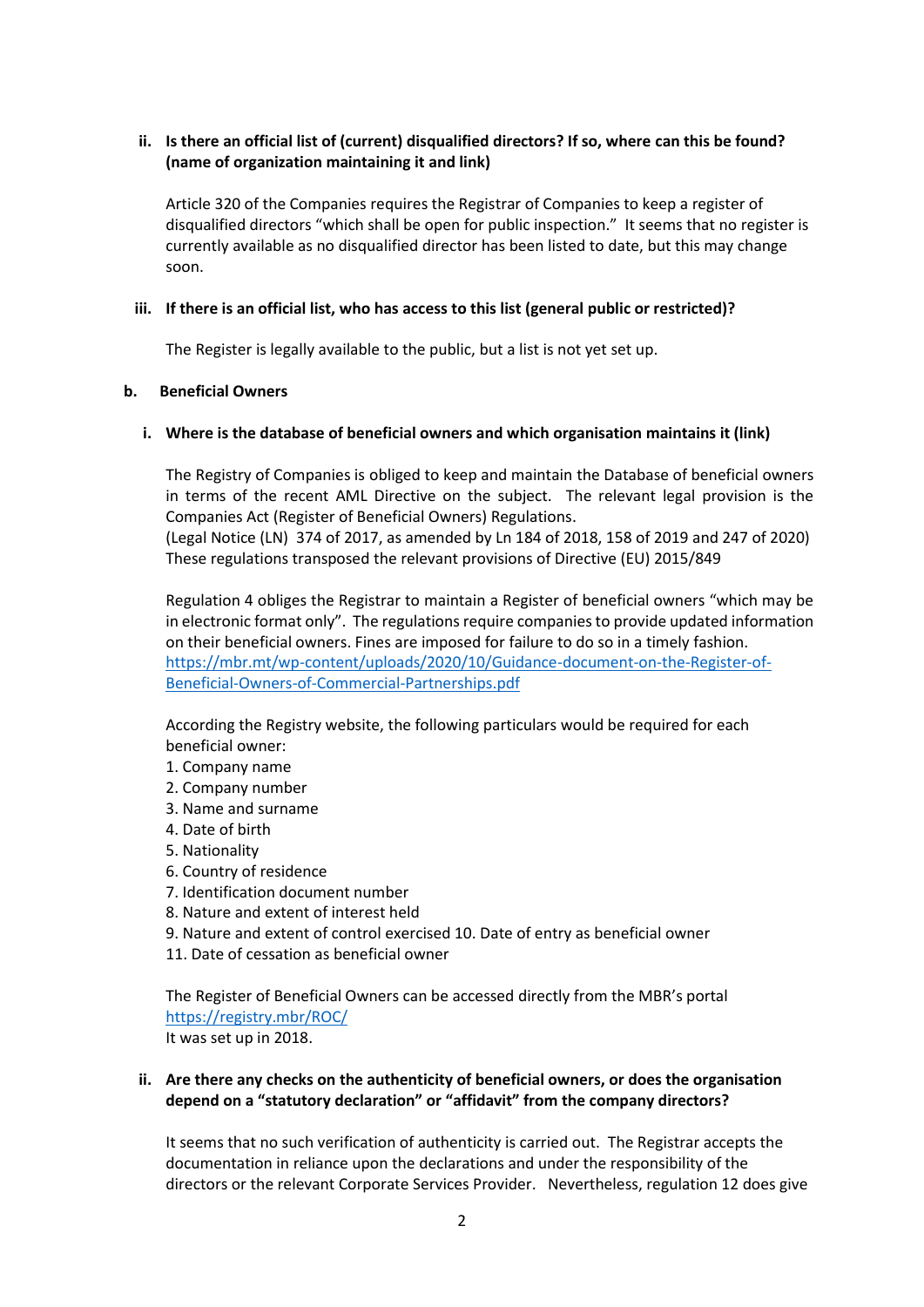the Registrar the power to verify beneficial ownership by means of "physical on-site investigations".

## **iii. How quickly must the company give notice when ownership has changed (updating of lists/databases)?**

Regulation 6 requires changes in beneficial ownership to be notified to the Registrar within 14 using the official form set out for this purpose. Indeed, the Regulations set out the precise forms whereby beneficial ownerships, and changes therein, are to be officially notified to the Registrar.

#### **iv. Who has access to the beneficial ownership database? Does the general public have unrestricted access, restricted access or no access?**

The issue of access to the Register is governed by regulation 7, which defines three levels. In summary the position is as follows:

- (a) Regulation 7(1) (a) and (b) sets out the various public authorities which may have unlimited access to the Register. These include the competent authorities such as the FIAU and related agencies involved in AML, the MFSA (the financial services regulator), the national tax authorities, and other authorities listed in the main AML legislation.
- (b) The public has only limited access, and information is limited to "the name, the month and year of birth, the nationality, the country of residence and the extent and nature of the beneficial interest of the beneficial owners of a company". (Regulation 7  $(1)(c)$ )
- (c) Regulation 7 (1) (b) also grants access to AML "subject persons" to have access to information about their own clients for the purpose of allowing them to carry out due diligence verifications.

In the latter two instances, further restrictions may apply on a number of grounds listed in the Regulation. The regulations have clearly intended not to allow the new Register to be available to the general public, and imposed various restrictions on such access. Indeed, the Registrar is assigned the power to refuse requests for information in certain designated circumstances, on a case-by-case basis, where such access "would expose the beneficial owner to the risk of fraud, kidnapping, violence or intimidation, or where the beneficial owner is a minor or otherwise incapable."

## **c. Electronic identity (eID) scheme – is there a scheme registered with the European Commission, and if so, what eIDAS level of assurance does it have?**

The Registry website refers to a Notice on the use of electronic signatures in line with Regulation (EU) 910/2014 ('eIDAS'). It is understood that a qualified electronic signature based on a qualified certificate issued in Malta shall be recognised as a qualified electronic signature in all other Member States. The Registry recognises electronic signatures schemes that are accepted in the EU.

Up till today, the authorised users are registered with Identity Malta (another public agency) since they need to have a Maltese Identification card; this enables them to have electronic signatures and submit documents online through MBR's portal. Other potential users who are not authorised users, most probably because they would not have a Maltese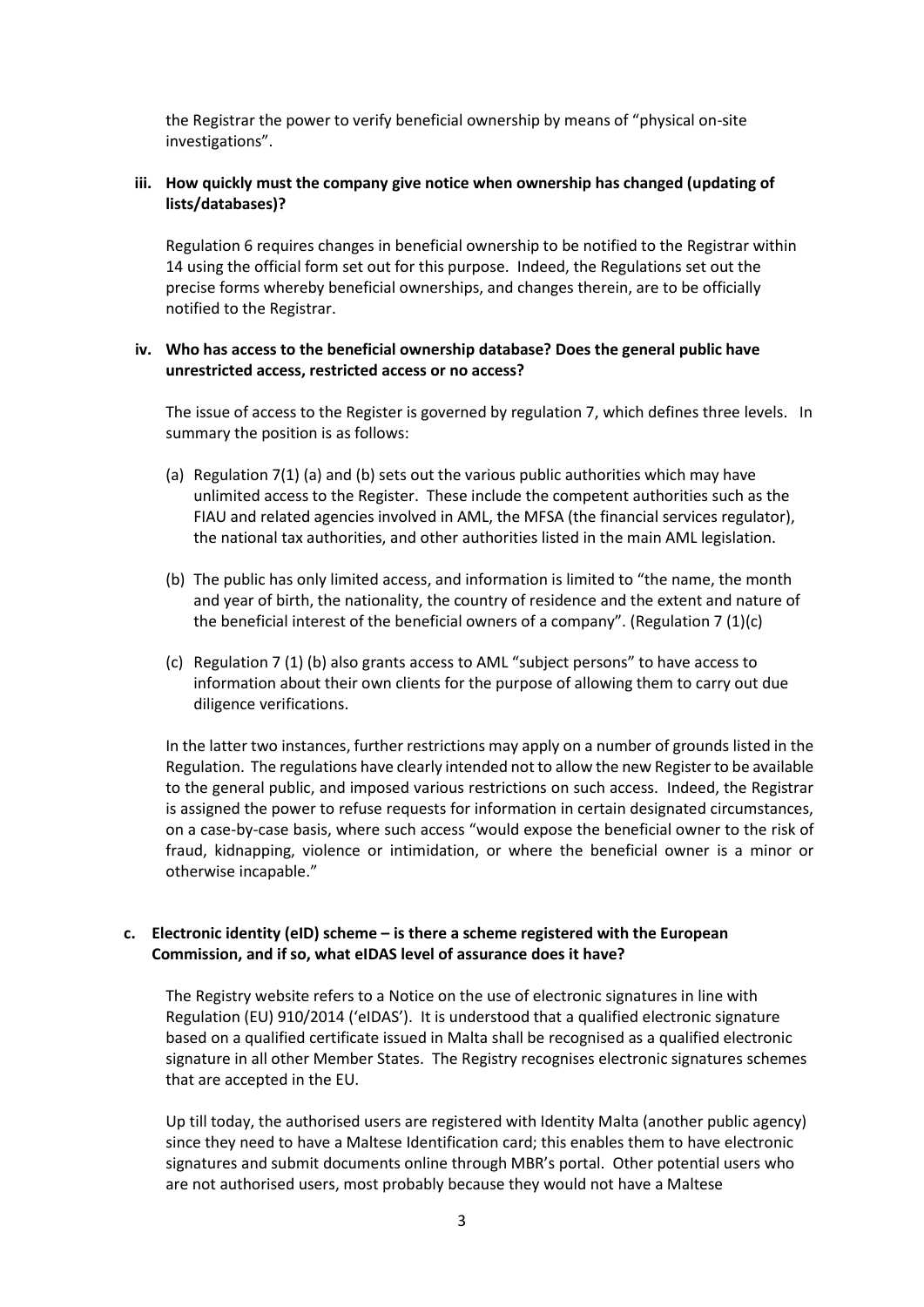identification card, can submit electronic documents signed using a qualified electronic signature as issued by a qualified trust service provider and submit the said documents by email directly to desk officer or o[n esigning@mbr.mt.](mailto:esigning@mbr.mt) One can find further information on <https://registry.mbr.mt/ROC/index.jsp> 'Notice of use of Electronic signatures' published on the 26 October 2020.

According to the official EU website, Malta does not as of this writing (March 2021) yet have a notified or pre-notified eID scheme under eIDAS: [https://ec.europa.eu/cefdigital/wiki/display/EIDCOMMUNITY/Overview+of+pre](https://ec.europa.eu/cefdigital/wiki/display/EIDCOMMUNITY/Overview+of+pre-notified+and+notified+eID+schemes+under+eIDAS)[notified+and+notified+eID+schemes+under+eIDAS](https://ec.europa.eu/cefdigital/wiki/display/EIDCOMMUNITY/Overview+of+pre-notified+and+notified+eID+schemes+under+eIDAS)

#### **2) Company registry – transparency, access, cost**

## **a. Which organization maintains the company registry? (name and link)**

The Registrar of Companies maintains the company register as required by the Companies Act 1995. The Registrar forms part of the Malta Business Registry which has its premises in Zejtun, Malta. The Registry is open to the public (although currently severe physical restrictions are in place due to Covid-19 restrictions). Certain information may be downloaded against a small payment.

The Registry has been in operation since 1964 and contains all the registered information that has been filed in respect of any company or commercial company registered in Malta since that date. Previously, access was physical, but today that is no longer allowable to the public and access is strictly online.

## **b. To what extent is the registry digitalized? Can company foundations/registrations and reporting be carried out fully online/digitally?**

The Registry is fully digitalised and has been so since around 1996. It contains all registered documents of companies and commercial partnerships, but not of other entities. <https://mbr.mt/online-filing-information/>

Here the ROC explains how documents may be filed online, and includes a Software Download and Installation Guide. It lists what documents may be filed on line.

[https://registry.mbr.mt/static](https://registry.mbr.mt/static-resources/documents/docs/Online%20Filing%20Services%20Guide.pdf)[resources/documents/docs/Online%20Filing%20Services%20Guide.pdf](https://registry.mbr.mt/static-resources/documents/docs/Online%20Filing%20Services%20Guide.pdf)

Here the ROC sets out a step-by-step guide to install all the components necessary in order to sign and submit documents on the Malta Business Registry Online System. This includes the installation of the Middleware Software 'Cryptovision – Classic Client Toolbox' and the Signing component 'E-Lock Super Signer Client'.

<https://registry.mbr.mt/static-resources/documents/docs/E-Signatures%20Notice.pdf>

Here the ROC explains in detail the use of the electronic signature.

#### **c. Are bulk downloads of the entire list of registered companies possible?**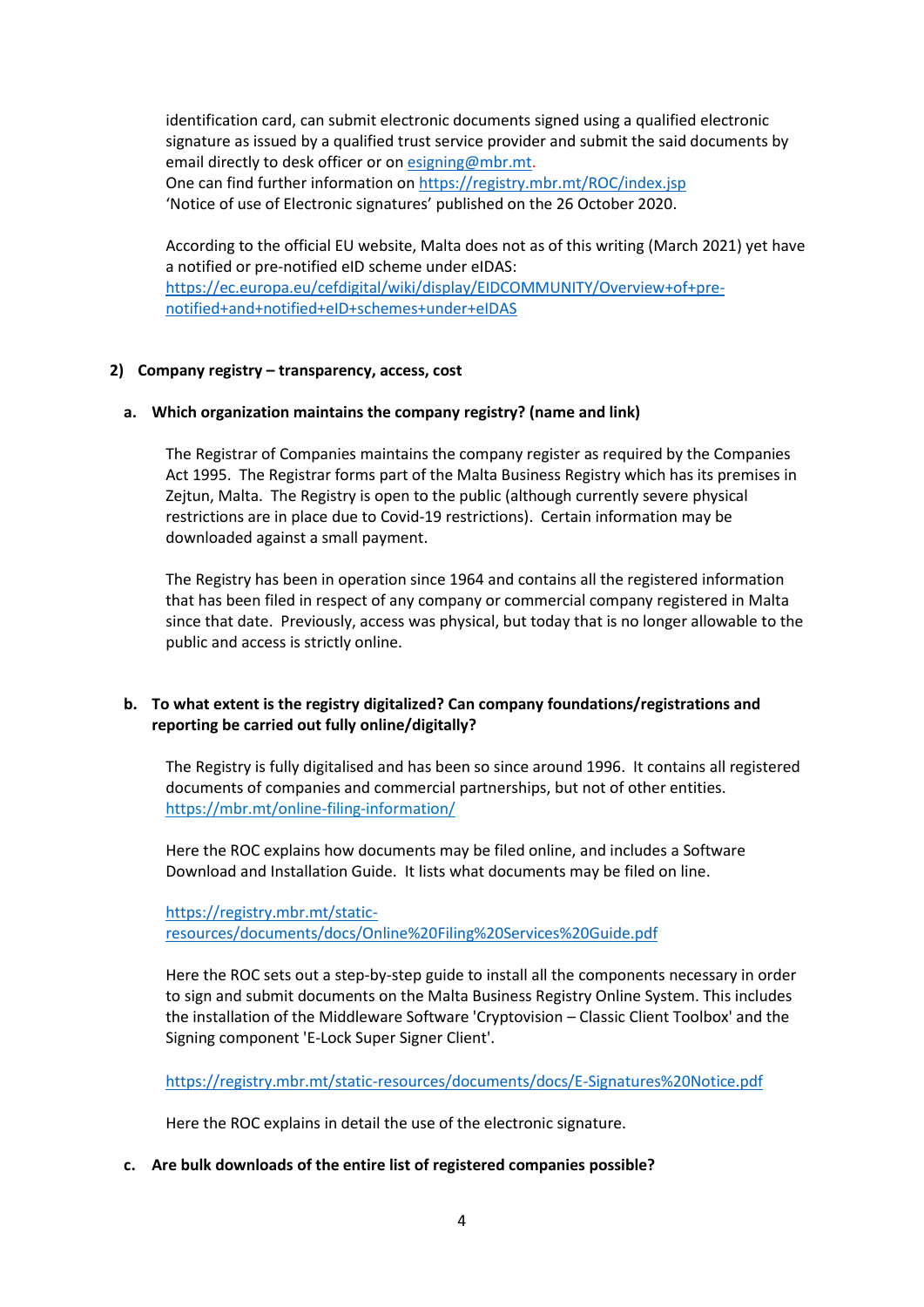No, bulk downloads are not allowed.

## **d. Does the registry have search features beyond the name of the company or person (e.g. by sector or employee size)**

There is no access by reference to sector or business size, but only by reference to company number, shareholders, company secretary, directors, registered address, and similar.

#### **e. What is the typical cost of downloading a document from the registry?**

The Registry has a search engine and allows persons to access information electronically. When a person searches information through the Registry search engine, he will enjoy access to some basic information free of charge. Beyond such basic information, a small payment is charged that would allow the person to access the company's electronic file, which would include data and information from the company's formation up to the date of the search.

So, basic company particulars may be accessed for free, but for additional information there is a scale of payments. See:<https://mbr.mt/promo/company-search/>

The Company Search functionality can be found here: <https://registry.mbr.mt/ROC/index.jsp#companySearch.do?action=companyDetails>

A scale of fees for the different types of documents to be downloaded is established by a Legal Notice, namely the Companies Act (Fees) Regulations, LN 354 of 2008, as amended by LN 381 of 2015 and LN 194 of 2017. There is a fee of five euros to download a set of memorandum and articles of association or a copy of the annual accounts etc. Downloading a prospectus would cost ten euros, and two euros for an annual return. Any other document can be downloaded for a fee of one euro.

See Registry website: https://registry.mbr.mt/ROC/index.jsp#/ROC/viewUploadedDocs.jsp?pager.offset=20

#### **f. Is there information on employment levels beyond what is contained in annual accounts?**

No. No such additional information is available.

## g. **Information on European company forms and EU reorganizations (CBM) - is a search possible for companies with the SE legal form or companies reorganized through a CBM?**

Search features are allowed just like for any other company registered in Malta. European Companies are however listed separately and their prefix is "SE".

#### **3) Firm foundations**

#### **a. What authority or organization is responsible for registering new companies (with link)?**

The Registrar of Companies is the state authority which is authorised to register companies and other commercial partnerships. These powers arise under the Companies Act.

<https://legislation.mt/eli/cap/330/eng/pdf>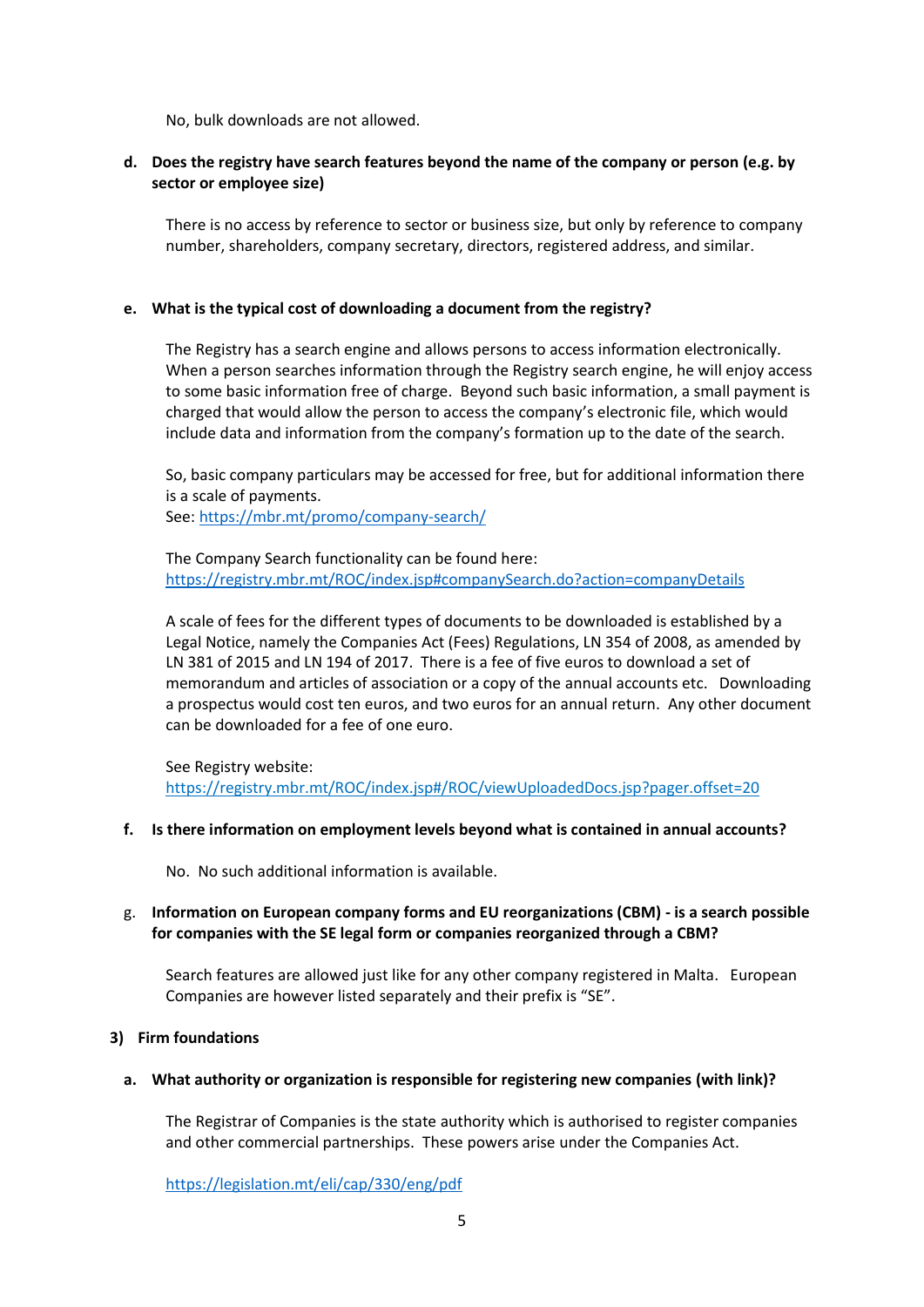## **b. What are the steps needed to found and register a new company? To what extent can these happen digitally?**

A company may be registered electronically.

The link below is to the Registry's "step-by-step guide to install all the components necessary in order to sign and submit documents on the Malta Business Registry Online System. This includes the installation of the Middleware Software 'Cryptovision – Classic Client Toolbox' and the Signing component 'E-Lock Super Signer Client'." [https://registry.mbr.mt/static-](https://registry.mbr.mt/static-resources/documents/docs/Online%20Filing%20Services%20Guide.pdf)

[resources/documents/docs/Online%20Filing%20Services%20Guide.pdf](https://registry.mbr.mt/static-resources/documents/docs/Online%20Filing%20Services%20Guide.pdf)

The Malta Business Registry website explains in a very comprehensive manner what documents and information are required: [https://mbr.mt/formation-and-registration-of](https://mbr.mt/formation-and-registration-of-companies/)[companies/](https://mbr.mt/formation-and-registration-of-companies/)

These include:

- (a) the constituting statute refered to as the Memorandum and Articles of Association based on the British model.
- (b) a certified copy of the passport for each shareholder, beneficial owner and director;
- (c) in the case of corporate shareholders and directors, a copy of the constitutive documents (Memoranda and Articles of Association or other deed of partnership etc) together with a certificate of good standing and relevant extract from the relevant registry or any other document attesting the existence and registration number of the company or other commercial partnership.
- (d) Details for each beneficiary, shareholder and director.

A bank or professional reference is required for every non-EU or non-EEA shareholder or beneficial owner.

## **c. What checks (if any) are done on the authenticity of documents, identity of founders, record of founders (e.g. disqualification as directors) and beneficial owners**

## **i. By registration authority**

Traditionally, the verification was largely carried out on a pro forma basis and documents filed were accepted upon the responsibility of the persons filing them. However, more recently, the Registry has been introducing stricter vetting procedures. Documents are now being more thoroughly vetted and are sent back should corrections be needed.

#### **ii. By notaries**

No.

#### iii. **By "facilitator" companies (foundation agents**)

Yes. Lawyers, accountants and Corporate Services Providers engaged in the formation of companies have an obligation to carry out due diligence tests on their clients, shareholders and companies. They are subject to increasingly stringent obligations arise under anti-money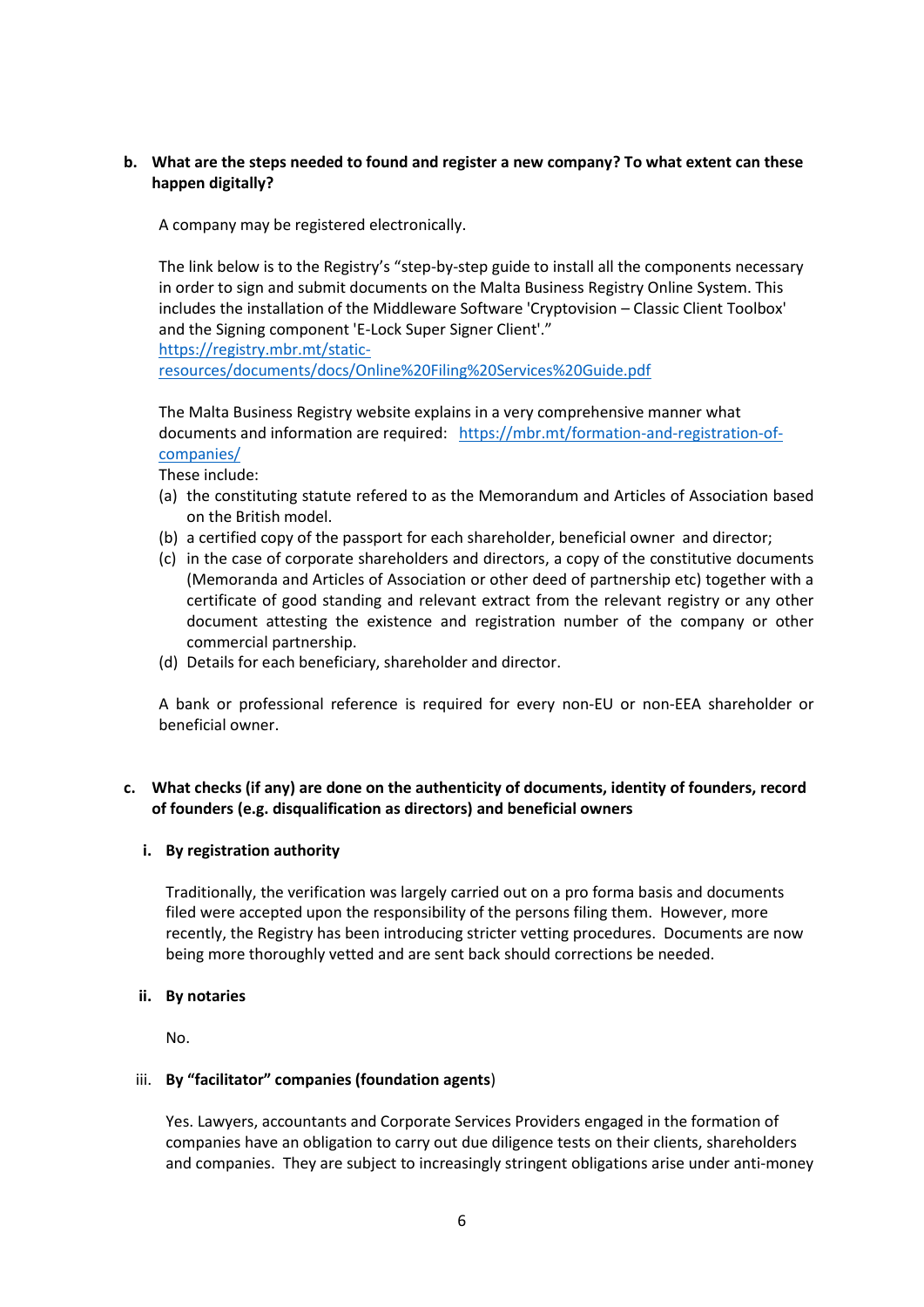laundering and financial terrorism laws and regulations which fall under the responsibility of the Financial Intelligence Analysis Unit (FIAU).

Corporate Services Providers, which are regulated by special law, assist persons in setting up companies and often provide services as company secretaries and directors. They shall soon be subjected to a more rigorous licensing framework.

## **4) Cross-border Mergers (CBMs)**

#### **a. Which authority is responsible for the pre-merger certificate (outbound CBMs), which authority is responsible for approving the merger (inbound CBMs)? (name and link)**

The Registrar of Companies is the administrative authority which oversees and registers domestic and cross-border mergers. His powers arise under the Companies Act. <https://www.mfsa.mt/wp-content/uploads/2019/07/Cross-Border-Mergers-Regulations.pdf> <https://mbr.mt/cross-border-mergers/>

[file:///C:/Users/User/Downloads/Malta\\_Cross\\_Border\\_Merger\\_final%20\(1\).pdf](file:///C:/Users/User/Downloads/Malta_Cross_Border_Merger_final%20(1).pdf)

The Cross-Border Mergers of Limited Liability Companies Regulations of 2007 came into force on the 15th of December 2007.

## **b. What personnel capacity/qualifications does the authority/ies listed above (organization(s) granting the pre-merger certificate + approving merger) have?**

The Registry of Companies was originally set up by the Commercial Partnerships Ordinance and started operations in 1964. It was confirmed in 1995 by the new Companies Act Today it is manned by about 44 personnel, including experienced and skilled managers, lawyers and accountants, directly working for it. It benefits from other resources available at the Malta Business Registry, of which it forms part.

#### **c. What (if any) anti-abuse checks are made?**

- **i. Purpose of reorganization**
- **ii. Background check on directors**
- **iii. Identity of beneficial owners**
- **iv. Worker I/C/P arrangements**

It is understood that such checks are not carried out. The submitted documentation and information are checked for their formal validity and completeness and are registered on the responsibility of the person submitting them for registration. There is no separate register for cross border mergers.

During 2021, eight CBM's have been received, and four of them have been registered. This corresponds to a rate of about 36-40 CBMs in a single year, i.e. higher than the historical average, as data from the University of Maastrict indicates that there were 67 CBMs